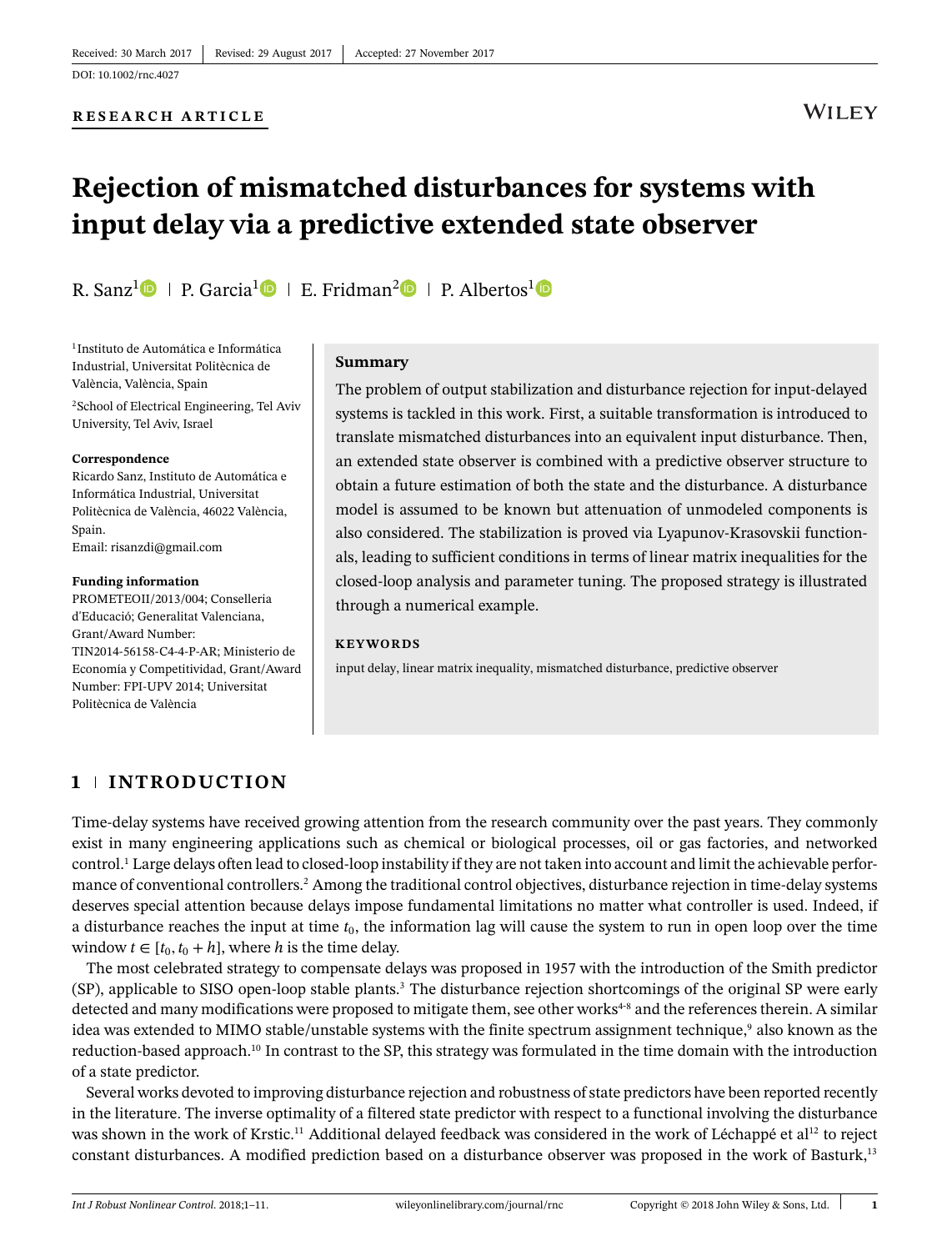leading to the rejection of polynomial-in-time disturbances and better attenuation of sufficiently smooth signals. For unknown sinusoidal disturbances, cancelation by means of adaptive control schemes have been also achieved in the works of Basturk.<sup>14,[15](#page-8-11)</sup> Uncertainty observers have been also used in the work of Sanz et al<sup>16</sup> to deal with norm-bounded nonlinearities.

Another handicap of state predictors lies on the fact that their implementation requires the computation of a distributed integral term. This has been a matter of concern for some researchers,  $17,18$  $17,18$  as the discretization of the integral may lead to instability of the closed-loop. In the work of Zhou et al,<sup>19</sup> a first-order truncated predictor that ignores the infinite-dimensional part of the controller was proposed and extended later to include higher-order terms in the work of Zhou et al. $^{20}$  An approach that avoids the use of distributed terms by introducing sequential predictors in observer form was introduced in the work of Besançon et al<sup>21</sup> and further developed in the work of Najafi et al.<sup>22</sup> The advantage of avoiding distributed terms has been further exploited recently in the works of Léchappé et al,<sup>23</sup> Cacace et al,<sup>24</sup> Mazenc and Malisoff.<sup>25</sup>

In this paper, the asymptotic stabilization of linear time-delay systems in the presence of external mismatched disturbances is considered. In order to estimate the disturbance, a structure similar to the one presented in the work of Guo and Chen<sup>26</sup> is adopted, consisting of an extended state observer (ESO) that contains both the plant and disturbance models. The main contribution of the present work lies on extending the applicability of the ESO to input-delayed systems using a predictor in observer form[.22](#page-9-0) As a result, a prediction *h* units of time ahead of both the state and the disturbance is obtained. In addition, attenuation of unmodeled components of the disturbance is considered, which is a departure from the aforementioned work[.26](#page-9-4) Furthermore, the proposed strategy is designed to deal with mismatched uncertainties and partial state measurement, in contrast to other works.<sup>11[-14](#page-8-10)</sup> The regulation problem is translated into a conventional  $H_{\infty}$ stabilization problem and sufficient stability conditions in terms of linear matrix inequalities (LMIs) are derived.

The rest of this paper is structured as follows. The problem at hand is stated in Section 2. The proposed control strategy is developed in Section 3, where the problem is translated into that of stabilizing an augmented closed-loop system, sufficient stability conditions are derived and the design of the controller parameters is addressed. In Section 4, the strategy is adapted to track time-varying smooth references. The proposed method is illustrated through simulations in Section 5, and some conclusions are given in Section 6.

<span id="page-1-0"></span>*Notation* [1.](#page-1-0) The *n*-dimensional Euclidean space is denoted by  $\mathbb{R}^n$ , whereas  $\mathbb{R}^{n \times m}$  is the space of real  $n \times m$  matrices. The standard Euclidean vector norm and its induced matrix norm are represented by  $\|\cdot\|$ . The following notation  $x_t : [-h, 0] \to \mathbb{R}^n$  is used to represent the interval  $x_t(\theta) = x(t + \theta), \theta \in [-h, 0]$ . The function  $\varphi(s) : \mathbb{R}_{\geq 0} \to \mathbb{R}^n$  is said to belong to  $L_2[0,\infty)$  if the norm  $\|\varphi(t)\|_2=\sqrt{\int_0^\infty \varphi^T(s)\varphi(s)}$  ds exists and is finite. The *i*th time derivative of a function  $\varphi(t)$  is written in short as  $d^i \varphi/dt^i(t) = \varphi^{(i)}(t)$ , being  $\varphi^{(0)}(t) = \varphi(t)$ .

## **2 PROBLEM STATEMENT**

<span id="page-1-6"></span>The developments presented in this paper consider a class of disturbed single-input time-delay systems given by

$$
\dot{\mathcal{X}}(t) = A\mathcal{X}(t) + Bu(t - h) + \Delta_l d(t)
$$
\n(1)

<span id="page-1-5"></span>
$$
y(t) = C\mathcal{X}(t) \tag{2}
$$

$$
z(t) = D\mathcal{X}(t),\tag{3}
$$

<span id="page-1-7"></span>where  $A \in \mathbb{R}^{n \times n}, B \in \mathbb{R}^{n}, C \in \mathbb{R}^{p \times n}$ , and  $D \in \mathbb{R}^{q \times n}$  are known matrices,  $\mathcal{X} \in \mathbb{R}^{n}$  is the state,  $y \in \mathbb{R}^{p}$  is the measured output, *z* ∈ R*<sup>q</sup>* is the regulated variable, *d* ∶ R<sup>≥</sup><sup>0</sup> → R is an unknown external disturbance, and *u* ∈ R the actuator signal, affected by a delay of h units of time. The vector  $\Delta_l \in \mathbb{R}^n$  is defined such that its *l*th entry is equal to one, whereas the rest are zero, being  $l \in [1, n]$ . The following assumptions are made.

<span id="page-1-1"></span>**Assumption [1.](#page-1-1)** The pair  $(A, C)$  is detectable and the pair  $(A, B)$  is controllable.

<span id="page-1-3"></span><span id="page-1-2"></span>**Assumption [2.](#page-1-2)** The external disturbance can be represented by  $d(t) = v(t) + \eta(t)$ , where

$$
\dot{\xi}_d(t) = A_{\xi} \xi_d(t) \tag{4}
$$

<span id="page-1-4"></span>
$$
v(t) = C_{\xi} \xi_d(t),\tag{5}
$$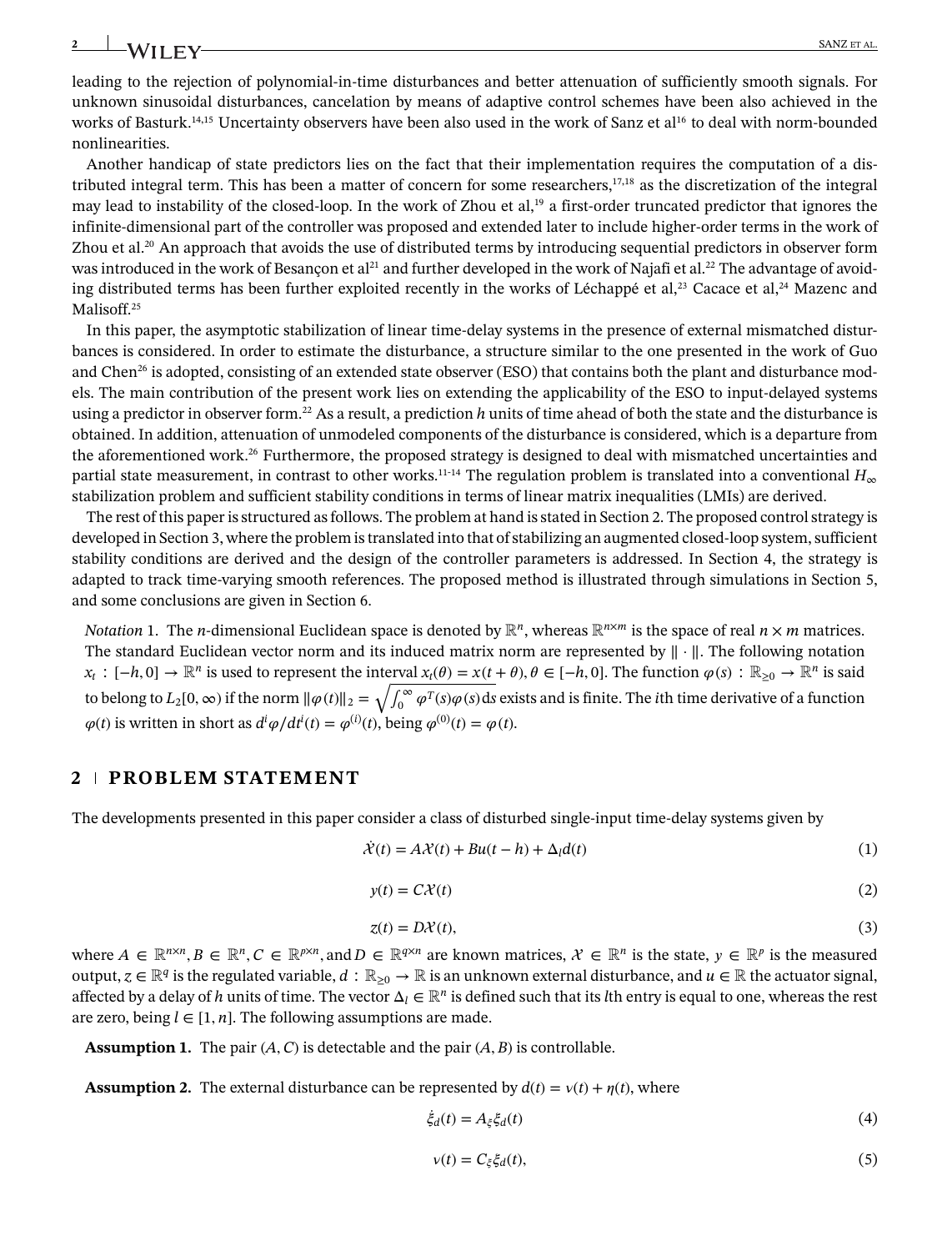the matrices  $A_{\xi} \in \mathbb{R}^{r \times r}$ ,  $C_{\xi} \in \mathbb{R}^{1 \times r}$  are known (the so-called exogenous system) and form a completely observable pair,  $\xi_d \in \mathbb{R}^r$  is the generator vector with unknown initial condition  $\xi_d(0)$ , and  $\eta : \mathbb{R}_{\geq 0} \to \mathbb{R}$  is an unknown bounded signal that represents the unmodeled disturbance components and satisfies  $\eta(t) \in L_2[0,\infty)$ .

<span id="page-2-0"></span>**Assumption 3.** The pair 
$$
\left( \begin{bmatrix} A & BC_{\xi} \\ 0 & A_{\xi} \end{bmatrix}, [C, 0] \right)
$$
 is detectable.

<span id="page-2-1"></span>**Assumption [4.](#page-2-1)** The matrix  $D \in \mathbb{R}^{q \times n}$  has the structure  $D = [\bar{D}, 0]$ , with  $\bar{D} \in \mathbb{R}^{q \times l}$ .

The first part of Assumption [1](#page-1-1) is necessary for the stabilization of the system via error feedback, whereas the second part is assumed for simplicity[.\\*](#page-2-2) Assumption [2](#page-1-3) is similar to that of the output regulation theory.<sup>28,[29](#page-9-6)</sup> The eigenvalues of the matrix  $A_{\xi}$  usually lie on the imaginary axis, which means that for  $\eta(t) = 0$ , model [\(4\)](#page-1-4)- [\(5\)](#page-1-3) can represent sinusoidal disturbances or piecewise-continuous signals of polynomial growth. Assumption [3](#page-2-0) does not imply loss of generality because it can always be fulfilled if  $(C, A)$  is detectable, by changing the dimension of the exogenous model.<sup>29</sup> Finally, Assumption [4](#page-2-1) simply points out that the effect of mismatched disturbances cannot be completely removed from all states if  $l \neq n$ .

The goal of this paper is to find a control strategy that, in spite of the input delay, achieves cancelation of mismatched disturbances accurately modeled by [\(4\)](#page-1-4)-[\(5\)](#page-1-3), that is, when  $\eta(t) = 0$ . In addition, some attenuation level characterized by the  $L_2$ -gain (denoted by  $\gamma > 0$ ) should be guaranteed when there are unmodeled components in the disturbance, that is, when  $\eta(t) \neq 0$ . This is cast into an  $H_{\infty}$  problem as follows:

<span id="page-2-3"></span>**Problem [1.](#page-2-3)** Under Assumptions [1-](#page-1-1)[4,](#page-2-1) find a dynamic output control law that internally stabilizes [\(1\)](#page-1-5)-[\(2\)](#page-1-6) and guarantees  $||z(t)||_2 \le \gamma ||\eta(t)||_2$  for all  $0 \ne \eta(t) \in L_2[0, \infty)$  and some  $\gamma > 0$ , assuming  $\mathcal{X}_0 = 0$ .

Before introducing the proposed strategy to solve this problem, system [\(1\)](#page-1-5)-[\(3\)](#page-1-7) is reformulated in a more convenient form. By virtue of Assumption [1](#page-1-1) and without loss of generality, let us consider the pair (*A, B*) to be given in the canonical controllable form, that is, with

$$
A = \begin{bmatrix} 0 & 1 & 0 & \cdots & 0 \\ 0 & 0 & 1 & \cdots & 0 \\ \vdots & \vdots & \vdots & \ddots & \vdots \\ 0 & 0 & 0 & \cdots & 1 \\ a_1 & a_2 & a_3 & \cdots & a_n \end{bmatrix}, \qquad B = \begin{bmatrix} 0 \\ 0 \\ \vdots \\ 0 \\ b \end{bmatrix}.
$$
 (6)

The disturbance  $d(t)$  in [\(1\)](#page-1-5) can be mismatched (if  $l \neq n$ ), meaning that it affects the state through channels in which the input has no direct influence. In order to obtain an equivalent input disturbance, let us consider the following change of variable<sup>30</sup>:

<span id="page-2-6"></span>
$$
x_j(t) = \mathcal{X}_j(t), \forall j \in \{1, ..., l\}, \qquad x_j(t) = \mathcal{X}_j(t) + \nu^{(j-l-1)}(t), \forall j \in \{l+1, ..., n\},\tag{7}
$$

<span id="page-2-11"></span>which can be used to transform system [\(1\)](#page-1-5)-[\(3\)](#page-1-7) into

<span id="page-2-7"></span>
$$
\dot{x}(t) = Ax(t) + B[u(t-h) + w(t)] + \Delta_l \eta(t),
$$
\n(8)

$$
y(t) = Cx(t),
$$
\n(9)

$$
z(t) = Dx(t),\tag{10}
$$

<span id="page-2-8"></span><span id="page-2-5"></span>where

<span id="page-2-9"></span>
$$
w(t) = \frac{1}{b} \left( v^{(n-l)}(t) - \sum_{j=l+1}^{n} a_j v^{(j-l-1)}(t) \right).
$$
\n(11)

<span id="page-2-4"></span>**Proposition [1.](#page-2-4)** *The exogenous model [\(4\)](#page-1-4)- [\(5\)](#page-1-3) is also a generator of the equivalent input disturbance defined in [\(11\)](#page-2-5), ie, it can be represented by*

$$
\dot{\xi}_w(t) = A_{\xi} \xi_w(t), \qquad (12)
$$

$$
w(t) = C_{\xi} \xi_w(t), \qquad (13)
$$

<span id="page-2-10"></span>*where*  $\xi_w \in \mathbb{R}^r$  *is a generator vector with unknown initial condition*  $\xi_w(0)$ *.* 

<span id="page-2-2"></span><sup>\*</sup>The proposed strategy can be also applied to systems that are only stabilizable as long as the disturbance does not affect the uncontrollable states. For that purpose, one should simply consider  $\mathcal{X}$  in [\(1\)](#page-1-5) to contain only the controllable states, which can be achieved using a suitable transformation.<sup>[27](#page-9-8)</sup>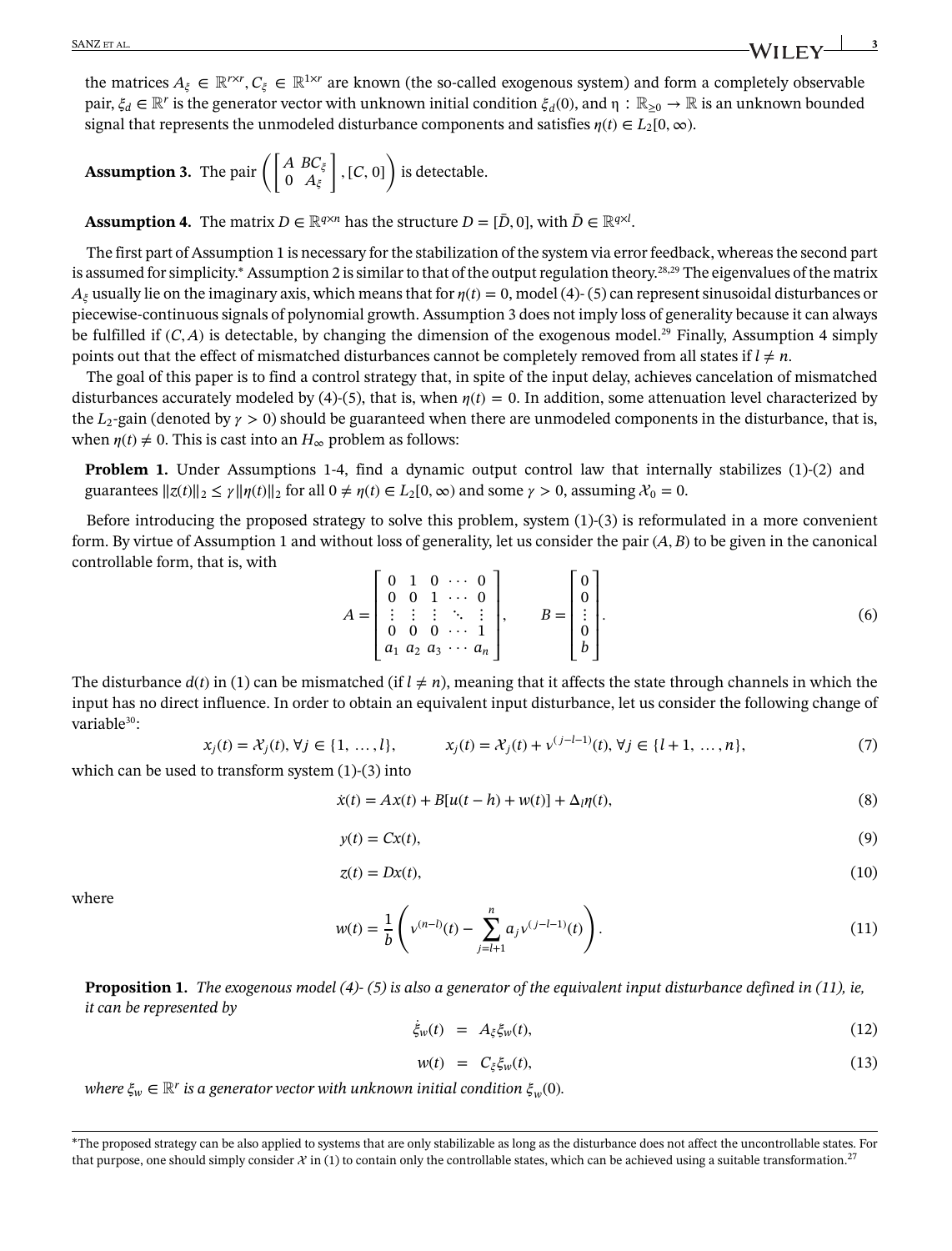$\Box$ 

*Proof.* See Appendix A.

The term  $w \in \mathbb{R}$  should be understood as an equivalent input disturbance. Note that the triplet  $(A, B, C)$  is not modified by this transformation and thus controllability and detectability are preserved. Intuitively, the components of the disturbance are pushed through the chain of integrators by considering their higher derivatives. It should be remarked that the change of variable [\(7\)](#page-2-6) is only used for analysis purposes, and it is not needed for the implementation of the proposed control strategy. In what follows, the equivalent system [\(8\)](#page-2-7)-[\(10\)](#page-2-8) along with the generator model [\(12\)](#page-2-9)- [\(13\)](#page-2-10) are considered.

<span id="page-3-0"></span>*Remark* [1.](#page-3-0) The transformation [\(7\)](#page-2-6) is not well defined if  $l = n$  because, in such case, model [\(1\)](#page-1-5)-[\(3\)](#page-1-7) is already in the form of [\(8\)](#page-2-7)-[\(10\)](#page-2-8), and the subsequent analysis can be directly applied.

<span id="page-3-1"></span>*Remark* [2.](#page-3-1) Although the generalization to MIMO systems seems feasible, it cannot be derived in an easy way from the proposed strategy. On one hand, having multiple inputs usually implies having multiple time delays as well. In that case, the extension of the predictor-observer introduced in the next section is not trivial. On the other hand, the derivation of the transformation [\(7\)](#page-2-6) is not straightforward for the general MIMO case, as it would require using the concept of the normal form and vector relative degree.<sup>31</sup>

## **3 PROPOSED CONTROL STRATEGY**

The proposed solution to Problem [1](#page-2-3) is given in this section. The observer-based controller structure is introduced, and the closed-loop equations are derived. Then, sufficient stability conditions are given in terms of LMIs.

## **3.1 Observer-based predictive controller**

Let us represent the system dynamics by defining an augmented state  $\zeta(t)=[x^T(t), \xi_w(t)]^T$ , which includes the exosystem model. Using [\(8\)](#page-2-7)-[\(9\)](#page-2-11) and [\(12\)](#page-2-9)-[\(13\)](#page-2-10), the dynamics in terms of  $\zeta(t)$  is derived as

<span id="page-3-4"></span>
$$
\dot{\zeta}(t) = \underbrace{\begin{bmatrix} A & BC_{\xi} \\ 0 & A_{\xi} \end{bmatrix}}_{A_{\xi}} \zeta(t) + \underbrace{\begin{bmatrix} B \\ 0 \end{bmatrix}}_{B_{\xi}} u(t-h) + \underbrace{\begin{bmatrix} \Delta_l \\ 0 \end{bmatrix}}_{B_{\eta}} \eta(t), \qquad (14)
$$

$$
y(t) = \underbrace{\left[C \ 0\right]}_{C_z} \zeta(t),\tag{15}
$$

<span id="page-3-5"></span>where  $A_z \in \mathbb{R}^{(n+r)\times (n+r)}$ ,  $B_z \in \mathbb{R}^{(n+r)}$ , and  $C_z \in \mathbb{R}^{q\times (n+r)}$ . The main idea introduced in this paper is to construct an observer to obtain an estimation of the augmented state *h* units of time ahead  $\zeta(t+h)$ , denoted by  $\bar{\zeta}(t) \triangleq [\bar{x}^T(t), \bar{\xi}_w(t)]^T$ . In this way, the observer forecasts both the state and the disturbance, which can be computed as  $\bar{w}(t) = C_{\xi} \bar{\xi}_w(t)$ . Note that, because of the input delay, the latter is needed to effectively counteract the disturbance, as pointed out in the work of Sanz et al[.13](#page-8-9) Following the ideas in the work of Najafi et al, $22$  a plausible observer is given by

$$
\dot{\bar{\zeta}}(t) = A_z \bar{\zeta}(t) + B_z u(t) + L \left( y(t) - C_z \bar{\zeta}(t - h) \right), \qquad \bar{\zeta}_0 = 0.
$$
\n(16)

The estimation error is defined b[y†](#page-3-2)

<span id="page-3-7"></span><span id="page-3-3"></span>
$$
e(t) \triangleq \left[e_x^T(t), e_{\xi}^T(t)\right]^T \triangleq \zeta(t) - \bar{\zeta}(t-h),\tag{17}
$$

where  $e_x \in \mathbb{R}^n$  and  $e_{\xi} \in \mathbb{R}^r$ . Differentiating [\(17\)](#page-3-3) and using [\(14\)](#page-3-4)- [\(15\)](#page-3-5), the error dynamics is given by

<span id="page-3-6"></span>
$$
\dot{e}(t) = A_z e(t) - LC_z e(t - h) + B_\eta \eta(t). \tag{18}
$$

<span id="page-3-2"></span><sup>&</sup>lt;sup>†</sup>Intuitively, the estimation error should be defined as  $\zeta(t + h) - \bar{\zeta}(t)$ , provided that  $\bar{\zeta}(t)$  is supposed to be a future estimation of  $\zeta(t)$ . However, the definition [\(17\)](#page-3-3) is arbitrarily chosen to avoid noncausal terms in subsequent derivation.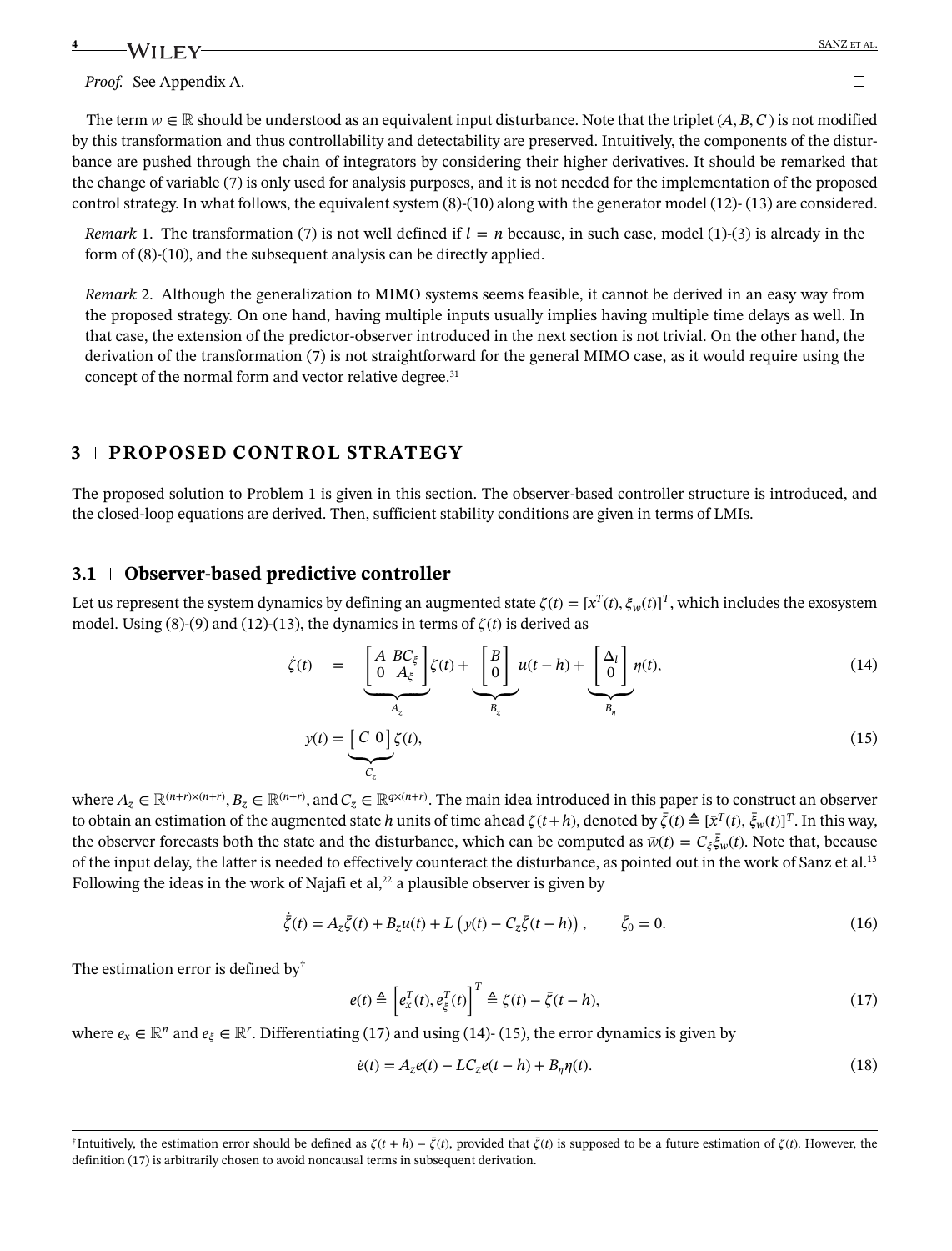Assuming that *L* is chosen such that [\(18\)](#page-3-6) is stable, the control law can be selected analogous to that of conventional controllers compensating for matched uncertainties<sup>32</sup>

$$
u(t) = -K\bar{x}(t) - \bar{w}(t) = -K\bar{x}(t) - C_{\xi}\bar{\xi}_{w}(t) = -\left[K, C_{\xi}\right]\bar{\zeta}(t). \tag{19}
$$

Plugging  $(19)$  into  $(8)$  and using  $(13)$ ,  $(17)$  leads to

<span id="page-4-1"></span><span id="page-4-0"></span>
$$
\dot{x}(t) = (A - BK)x(t) + [BK, BC_{\xi}]e(t).
$$
\n(20)

<span id="page-4-2"></span>For convenience, let us define  $\mu(t) \triangleq [x^T(t), e^T(t)]^T$  and rewrite the dynamics [\(18\)](#page-3-6) and [\(20\)](#page-4-1) along with the regulated variable as

$$
\dot{\mu}(t) = \underbrace{\begin{bmatrix} A - BK \begin{bmatrix} BK, BC_{\xi} \end{bmatrix} \end{bmatrix}}_{A_{\zeta}} \mu(t) + \underbrace{\begin{bmatrix} 0 & 0 \\ 0 & -LC_{\zeta} \end{bmatrix}}_{\text{}} \mu(t-h) + \underbrace{\begin{bmatrix} \Delta_l \\ B_{\eta} \end{bmatrix}}_{\text{}} \eta(t), \tag{21}
$$

$$
z(t) = \underbrace{\begin{bmatrix} D & 0 \end{bmatrix}}_{D_0} \mu(t). \tag{22}
$$

<span id="page-4-3"></span>The original problem posed in this paper has been then translated into the *H*<sup>∞</sup> stabilization of the closed-loop defined by [\(21\)](#page-4-2)- [\(22\)](#page-4-3), which is tackled next.

#### **3.2 Closed-loop stability**

<span id="page-4-4"></span>**Lemma [1.](#page-4-4)** Given gains K, L and  $\gamma > 0$ ,  $\bar{h} > 0$ , let there exist symmetric positive definite matrices P, Q, R  $\in \mathbb{R}^{(2n+r)\times(2n+r)}$ *and matrices*  $P_2, P_3 \in \mathbb{R}^{(2n+r)\times(2n+r)}$  *that satisfy the LMI* 

<span id="page-4-8"></span>
$$
\Phi_{1} = \begin{bmatrix}\n\Phi_{1}(1,1) & P - P_{2}^{T} + A_{0}^{T}P_{3} & Re^{-2\delta\bar{h}} + P_{2}^{T}A_{1} & P_{2}^{T}B_{0} & D_{0}^{T} \\
(*) & -P_{3} - P_{3}^{T} + \bar{h}^{2}R & -P_{3}^{T}A_{1} & P_{3}^{T}B_{0} & 0 \\
(*) & (*) & -(S + R)e^{-2\delta\bar{h}} & 0 & 0 \\
(*) & (*) & (*) & (*) & -\gamma^{2}I & 0 \\
(*) & (*) & (*) & (*) & -I\n\end{bmatrix} < 0,
$$
\n(23)

where  $\Phi_1(1,1) = A_0^T P_2 + P_2^T A_0 + 2\delta P + Q - Re^{-2\delta \bar{h}}$ . Then, system [\(21\)](#page-4-2)- [\(22\)](#page-4-3) is exponentially stable with a decay rate  $\delta > 0$ *for any delay*  $0 \le h \le \bar{h}$  *and achieves*  $||z(t)||_2 \le \gamma ||\eta(t)||_2$  *for any*  $0 \ne \eta(t) \in L_2[0, \infty)$ *.* 

*Proof.* See Appendix B.

<span id="page-4-5"></span>**Theorem [1.](#page-4-5)** Given  $\gamma > 0$ ,  $\bar{h} > 0$  and tuning parameters  $\alpha > 0$ ,  $\delta > 0$ ,  $\epsilon > 0$ , let there exist symmetric positive definite matrices  $P,Q,R \in \mathbb{R}^{(2n+r)\times (2n+r)}$ ,  $S \in \mathbb{R}^{n\times n}$  and matrices  $P_{21} \in \mathbb{R}^{n\times n}$ ,  $P_{22} \in \mathbb{R}^{(n+r)\times (n+r)}$ ,  $X \in \mathbb{R}^{1\times n}$  that satisfy the *following LMIs:*  $\overline{a}$  $\overline{a}$ 

<span id="page-4-7"></span>
$$
\Phi_{2} = \begin{bmatrix}\n\Phi_{2}(1,1) & P - P_{2}^{T} + A_{0}^{T} \varepsilon P_{2} & Re^{-2\delta\tilde{h}} + \begin{bmatrix} 0 & 0 \\ 0 & Y C_{z} \end{bmatrix} & P_{2}^{T} B_{0} & D_{0}^{T} \\
(\ast) & -\varepsilon P_{2} - \varepsilon P_{2}^{T} + \bar{h}^{2} R & -\varepsilon \begin{bmatrix} 0 & 0 \\ 0 & Y C_{z} \end{bmatrix} & \varepsilon P_{2}^{T} B_{0} & 0 \\
(\ast) & (\ast) & - (S + R)e^{-2\delta\tilde{h}} & 0 & 0 \\
(\ast) & (\ast) & (\ast) & -\gamma^{2} I & 0 \\
(\ast) & (\ast) & (\ast) & (\ast) & -I\n\end{bmatrix} < 0,
$$
\n(24)

<span id="page-4-6"></span>where  $\Phi_2(1,1) = A_0^T P_2 + P_2^T A_0 + 2\delta P + Q - Re^{-2\delta \bar{h}}$  and  $P_2$  = diag {P<sub>21</sub>, P<sub>22</sub>}. Then, the control law [\(19\)](#page-4-0) computed by *means of the observer* [\(16\)](#page-3-7) with  $K = XS^{-1}$  *and*  $L = (P_{22}^T)^{-1}Y$ *, solves Problem* [1.](#page-2-3)

*Proof.* See Appendix C.

 $\Box$ 

 $\Box$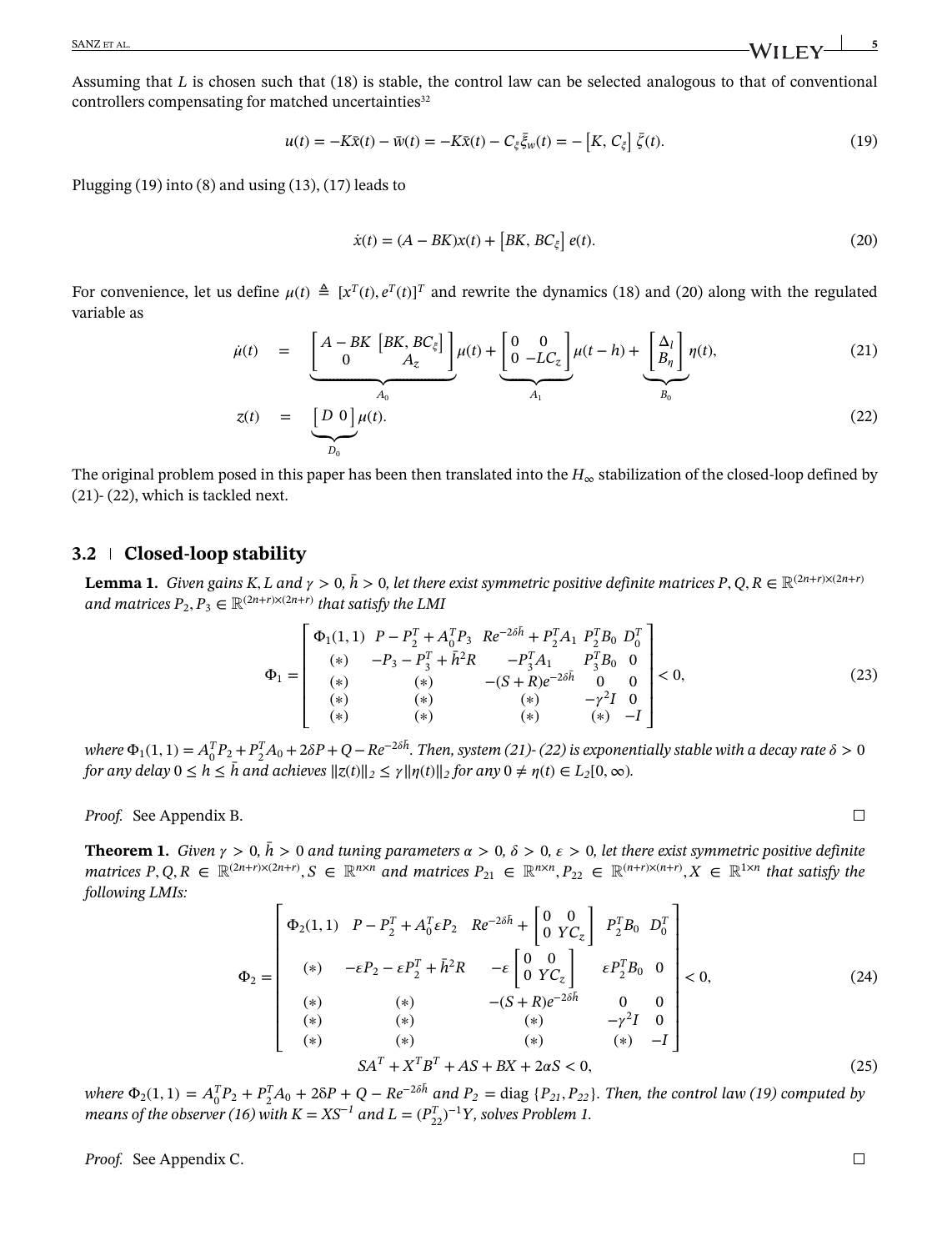<span id="page-5-0"></span>*Remark* [3.](#page-5-0) The problem posed in Theorem [1](#page-4-6) has to be solved sequentially, obtaining first *K* from [\(25\)](#page-4-6) and then *L* from [\(24\)](#page-4-7). The parameter  $\alpha > 0$  is user-supplied and determines how aggressive the resulting controller will be. The value of  $\gamma$  can be also user-supplied or, alternatively, defining  $\beta = \gamma^2$ , the problem can be cast into minimizing  $\beta$  subject to [\(24\)](#page-4-7). The parameter  $\varepsilon > 0$  needs to be supplied, and it should be iteratively adjusted to reach the best value of  $\beta$  in the minimization problem just described (there is a convex behavior of  $\beta$  with respect to  $\varepsilon$  as explained in the work of Fridman and Shaked<sup>33</sup>).

## **4 TRAJECTORY TRACKING**

In this section, it is shown how the proposed method can be easily adapted to solve the problem of trajectory tracking. First, the following assumption is made:

<span id="page-5-1"></span>**Assumption [5.](#page-5-1)** The desired trajectory  $r(t)$  is bounded and sufficiently smooth so that  $r(t) \in \mathbb{C}^n$ .

<span id="page-5-2"></span>**Problem [2.](#page-5-2)** Under Assumptions [1-](#page-1-1)[5,](#page-5-1) find a dynamic output control law that internally stabilizes [\(1\)](#page-1-5)-[\(2\)](#page-1-6) and guarantees  $||z(t) - r(t)||_2 \leq \gamma ||\eta(t)||_2$  for all  $0 \neq \eta(t) \in L_2[0, \infty)$ , assuming  $\mathcal{X}_0 = 0$ .

In what follows, the tracking problem is reduced to a stabilization problem so that the methodology described in Section 3 can be directly applied. To that end, let us introduce an auxiliary reference system

$$
\dot{x}_r(t) = Ax_r(t) + Bu_r(t), \qquad y_r(t) = Cx_r(t-h), \qquad z_r(t) = Dx_r(t-h), \tag{26}
$$

where the auxiliary state  $x_r \in \mathbb{R}^n$  has zero initial condition  $x_{r_0} = 0$ , the matrices *A*, *B*, *D* are the same as in [\(1\)](#page-1-5)-[\(2\)](#page-1-6) and *u<sub>r</sub>* ∈ ℝ is to be designed such that the auxiliary system is internally stable and  $\lim_{t\to\infty} (z_r(t) - r(t)) = 0$ . It can be easily verified, because of the canonical structure of (*A, B*) that the control signal

<span id="page-5-8"></span><span id="page-5-3"></span>
$$
u_r(t) = -\frac{1}{b} \sum_{j=1}^n a_j x_{r_j} + \frac{1}{b} \sum_{j=1}^n \left( k_{r_j} \left( r^{(j-1)}(t) - x_j(t) \right) + r^{(n)}(t) \right)
$$
(27)

achieves that goal for any set of gains  $k_{r_i} > 0$ . Now, let us define the following variables:

$$
\tilde{x}(t) \triangleq x(t) - x_r(t - h), \qquad \tilde{y}(t) \triangleq y(t) - y_r(t), \qquad \tilde{z}(t) \triangleq z(t) - z_r(t). \tag{28}
$$

Differentiating  $\tilde{x}(t)$  and using [\(8\)](#page-2-7)-[\(9\)](#page-2-11), [\(26\)](#page-5-3) and [\(28\)](#page-5-4) leads to

<span id="page-5-5"></span><span id="page-5-4"></span>
$$
\dot{\tilde{x}}(t) = A\tilde{x}(t) + B[\tilde{u}(t-h) + w(t)] + \Delta_l \eta(t),
$$
\n(29)

$$
\tilde{y}(t) = C\tilde{x}(t), \qquad \tilde{z}(t) = D\tilde{x}(t), \tag{30}
$$

<span id="page-5-6"></span>where the variable  $\tilde{u}(t) \triangleq u(t) - u_r(t)$  has been defined. After this transformation, the new control objective is to drive *z̃*(*t*) to zero. Note that [\(29\)](#page-5-5)-[\(30\)](#page-5-6) has the same structure as [\(8\)](#page-2-7)-[\(9\)](#page-2-11). Therefore, the tracking problem has been reduced to the stabilization problem solved in Section 3. This result is summarized in the following theorem, which is given without proof:

<span id="page-5-10"></span><span id="page-5-7"></span>**Theorem [2.](#page-5-7)** Let K and L be computed according to Theorem [1.](#page-4-6) Then, given any set of positive gains  $k_{r_i} > 0$ ,  $j = 1, ..., n$ , *the control law*

$$
u(t) = \tilde{u}(t) + u_r(t) = -\left[K, C_{\xi}\right] \bar{\zeta}(t) + u_r(t),
$$
\n(31)

with  $u_r(t)$  given by [\(27\)](#page-5-8) and  $\bar{\zeta}(t)$  computed by means of the observer

$$
\dot{\bar{\zeta}}(t) = A_{z}\bar{\zeta}(t) + B_{z}\tilde{u}(t) + L(\tilde{y}(t) - C_{z}\bar{\zeta}(t - h)), \qquad \bar{\zeta}_{0} = 0,
$$
\n(32)

*solves Problem [2.](#page-5-2)*

<span id="page-5-9"></span>*Remark* [4.](#page-5-9) The auxiliary control signal  $u_r(t)$  can be chosen arbitrarily as long as  $\lim_{t\to\infty} (z_r(t) - r(t)) = 0$ . Therefore, alternative expressions to [\(27\)](#page-5-8) are plausible. The tuning of the resulting strategy is intuitive because the tracking performance is decoupled from the stability, as it happens with a conventional two degrees of freedom PID controller.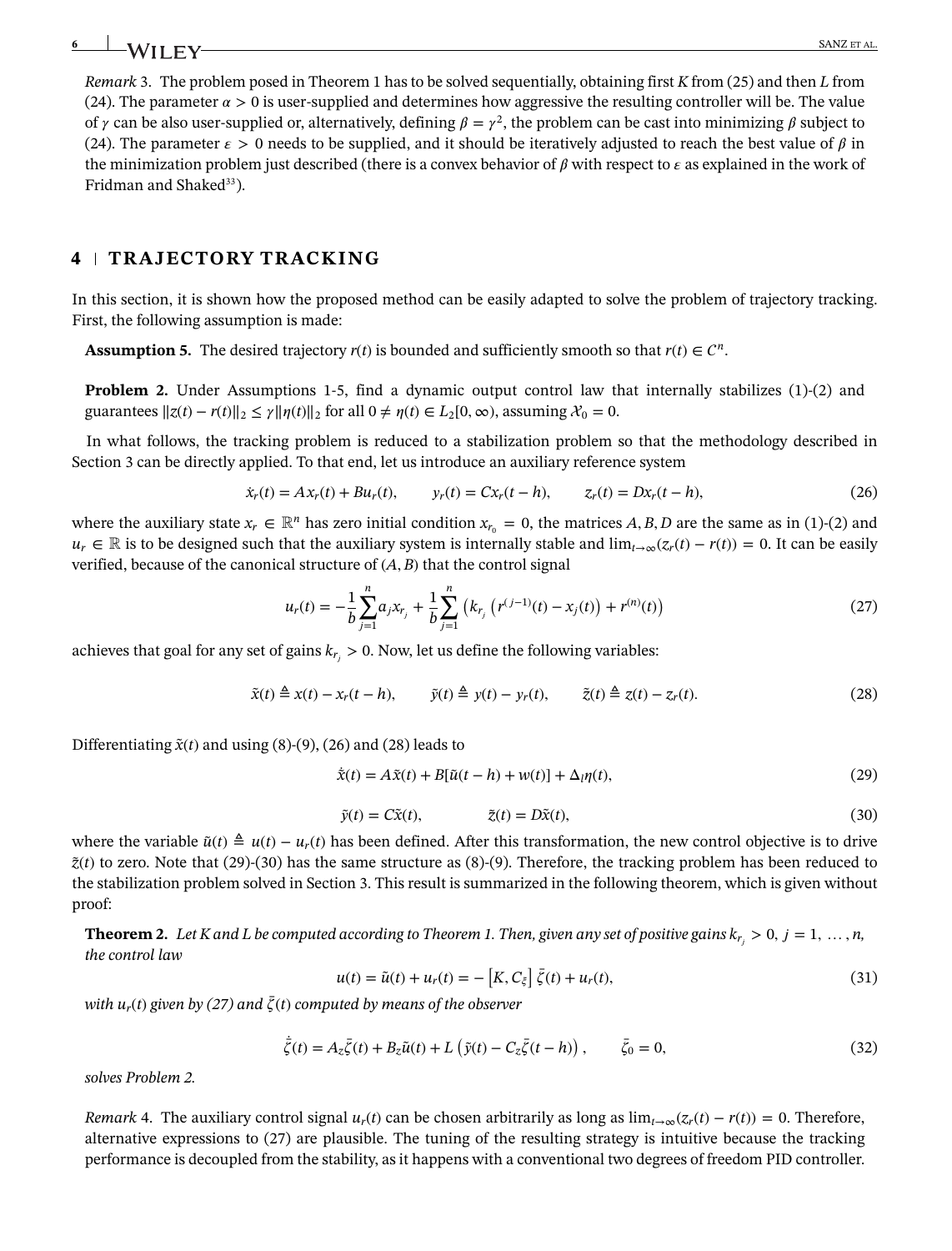This can be seen from the control law [\(31\)](#page-5-10), where the feedback term depends only on *K*, and *ur* is a feed-forward term generated by the auxiliary system [\(26\)](#page-5-3), which has no influence on the stability. The gains  $k_r$  can be thus arbitrarily adjusted without jeopardizing the stability.

## **5 SIMULATIONS**

Let us consider an electromechanical system described by

$$
\dot{\mathcal{X}}(t) = \begin{bmatrix} 0 & 1 & 0 \\ 0 & 0 & 1 \\ 0 & 0 & -k \end{bmatrix} \mathcal{X}(t) + \begin{bmatrix} 0 \\ 0 \\ k \end{bmatrix} u(t-h) + \begin{bmatrix} 0 \\ 1 \\ 0 \end{bmatrix} d(t),
$$
\n(33)

<span id="page-6-2"></span>
$$
y(t) = \begin{bmatrix} 1 & 0 & 0 \end{bmatrix} \mathcal{X}(t), \qquad z(t) = \begin{bmatrix} 1 & 0 & 0 \end{bmatrix} \mathcal{X}(t), \tag{34}
$$

where  $\mathcal{X}_1$  and  $\mathcal{X}_2$  are the position and the velocity,  $\mathcal{X}_3$  represents the actuator dynamics, *u* is the control input, and *d* can be generated by an external force or torque. In this example, the delay is taken as  $h = 0.1$  s, and it is assumed that  $d(t)$  is a biased sinusoidal disturbance with known frequency,  $\omega = 0.8$  rad/s. The controller is designed, according to Theorem [1.](#page-4-6) Choosing  $\alpha = 1$  and solving [\(25\)](#page-4-6) yields

$$
S = \begin{bmatrix} 0.47 & -0.55 & 0.31 \\ -0.55 & 0.89 & -1.06 \\ 0.31 & -1.06 & 3.15 \end{bmatrix}, X^T = \begin{bmatrix} -0.75 \\ 2.10 \\ 0.50 \end{bmatrix} \implies K = X S^{-1} = \begin{bmatrix} 15.66 & 17.18 & 4.37 \end{bmatrix}.
$$
 (35)

Choosing  $\delta = 0.8$ , the LMI [\(24\)](#page-4-7) is found to be feasible with a minimum  $\gamma = 11.5$  for  $\varepsilon = 0.3$ . In this configuration, the observer gain is given by

<span id="page-6-3"></span>
$$
LT = [9.14 \t36.83 \t76.42 \t53.89 \t89.20 \t44.12]. \t(36)
$$

The results of the first simulation are shown in Figure [1.](#page-6-0) It can be seen in the top plot how the proposed strategy achieves cancellation of the disturbance effect in the output, as stated in Theorem [1.](#page-4-6) The disturbance signal is given by  $\{d(t) = 0, \forall t \in [0, 10); d(t) = 1, \forall t \in [10, 20); d(t) = 1 + \sin 0.8t, \forall t \ge 20\}$ . One can see in the bottom plot that the equivalent input disturbance (dashed black) is accurately predicted by the observer (blue).

<span id="page-6-1"></span>*Remark* [5.](#page-6-1) As mentioned above, the linearized LMI in Lemma [1](#page-4-6) leads to a very conservative value of  $\gamma$ . If the resulting system is analyzed using Lemma [1](#page-4-8) with *K* and *L* given by [\(35\)](#page-6-2)- [\(36\)](#page-6-3), a tighter value  $\gamma = 0.74$  is obtained. The exact minimum can be obtained by inspecting the magnitude plot of the transfer function  $T_{\eta\to z}(s) \triangleq D_0(sI - A_0 - A_1e^{-sh})^{-1}B_0$ , which reveals that  $|T_{\eta\to z}(s)|_{\infty} = 0.63$ . The system is thus contractive, ie, unmodeled components are attenuated at all frequencies.



<span id="page-6-0"></span>**FIGURE 1** Simulation with accurate disturbance model: output and unmodeled component (top), internal states and mismatched disturbance (center), and equivalent input disturbance and its delayed prediction (bottom) [Colour figure can be viewed at [wileyonlinelibrary.com\]](http://wileyonlinelibrary.com)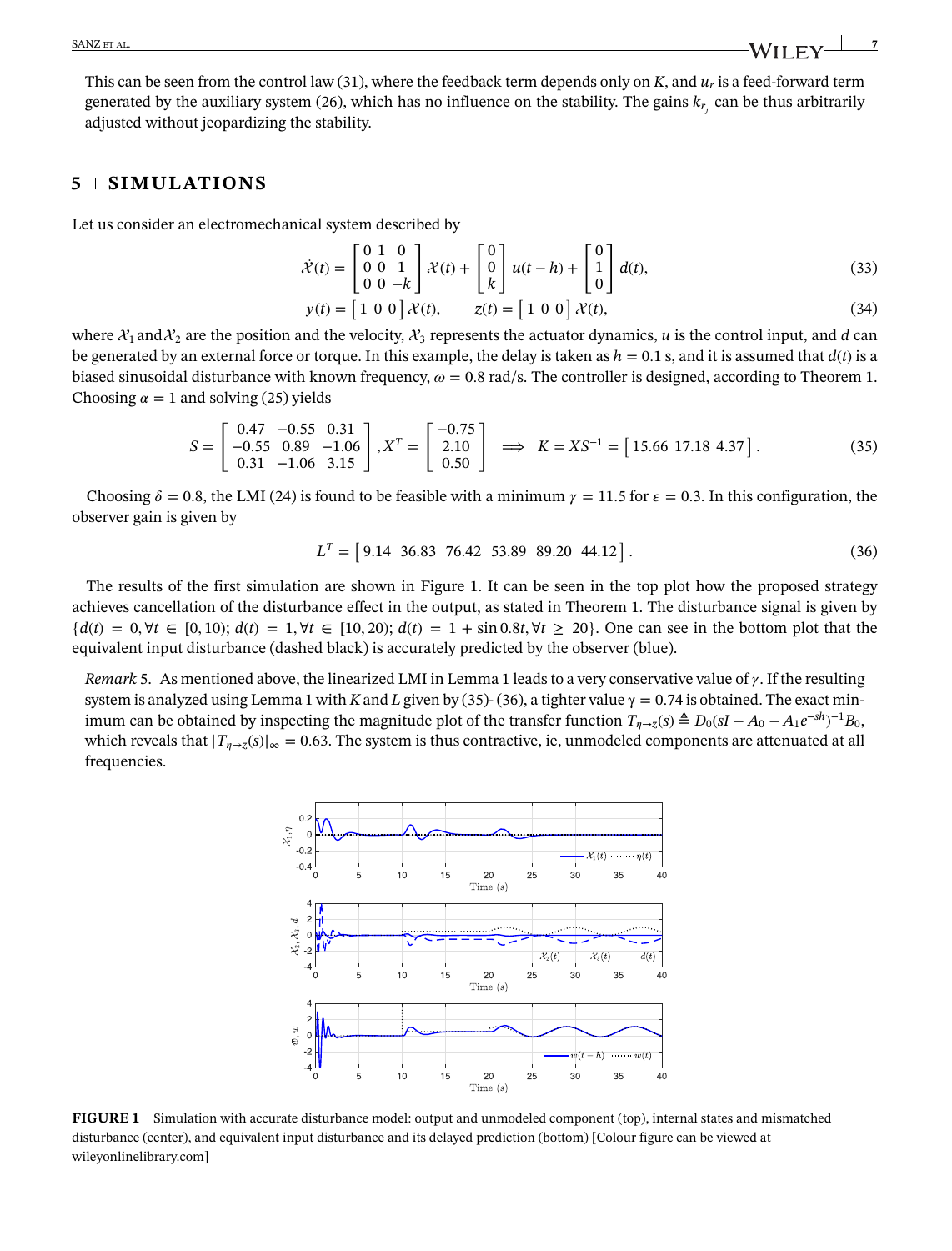**8** SANZ ET AL.



<span id="page-7-0"></span>**FIGURE 2** Simulation with inaccurate disturbance model: output and unmodeled component (top), internal states and mismatched disturbance (center), and equivalent input disturbance and its delayed prediction (bottom) [Colour figure can be viewed at [wileyonlinelibrary.com\]](http://wileyonlinelibrary.com)



<span id="page-7-1"></span>**FIGURE 3** Simulation with trajectory tracking: output and reference (top) and tracking error (bottom) [Colour figure can be viewed at [wileyonlinelibrary.com\]](http://wileyonlinelibrary.com)

The second simulation shows the effect of adding an unmodeled disturbance component. In this case, a sinusoidal of higher frequency and smaller amplitude,  $\eta(t) = 0.5 \sin 5t$ ,  $\forall t \geq 30$ , is added to the previous disturbance signal. The simulation results are shown in Figure [2,](#page-7-0) where it can be seen that the known components of the disturbance are still canceled out while the unmodeled component is attenuated by a factor of  $|T_{n\to z}(5i)| = 0.13$ . In this case, the equivalent input disturbance cannot be exactly predicted, as expected.

Finally, the third simulation demonstrates the trajectory tracking capabilities of the proposed strategy. The signal *ur* is computed using [\(27\)](#page-5-8), with  $k_{r_1} = \omega_r^3/b$ ,  $k_{r_2} = 3\omega_r^2/b$ ,  $k_{r_3} = 3\omega_r/b$ , and  $\omega_r = 10$  rad/s. The tracking signal is chosen as  $r(t) = \sin t$ . The results are shown in Figure [3,](#page-7-1) where the system starts from the origin and the same disturbance signal as in the first simulation, depicted in Figure [1,](#page-6-0) is used. One can see how the output of the system tracks the reference in spite of the disturbance.

## **6 CONCLUSIONS AND FUTURE WORK**

A simple solution to the trajectory tracking for linear time-delay systems has been proposed in this paper and illustrated with a numerical example. The solution is based on the combination of an ESO and a predictor in observer form. The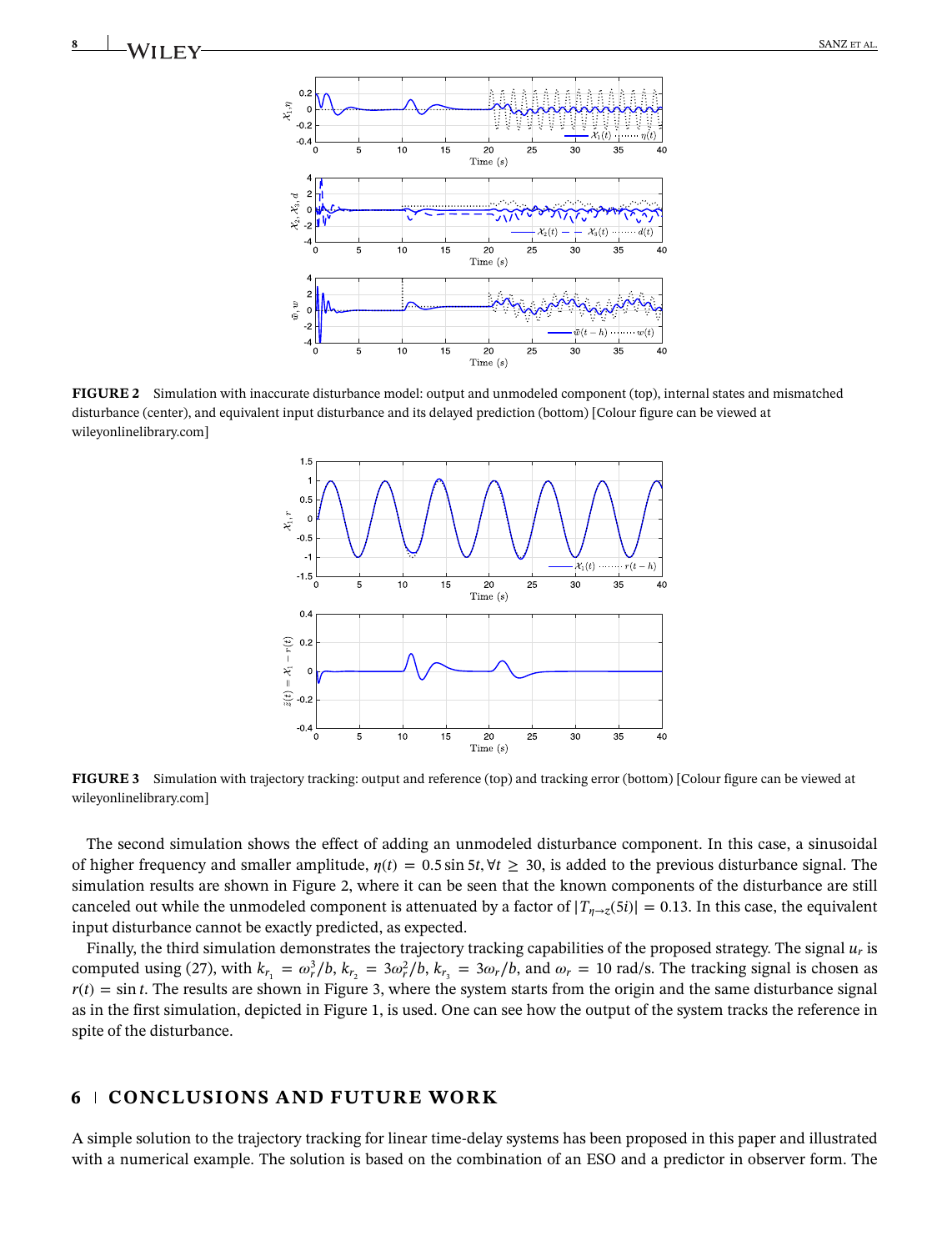## implementation of this strategy is as simple as that of a conventional observer-based feedback controller, thus avoiding the implementation issues of the distributed integral terms in conventional predictive controllers. Furthermore, the sufficient stability conditions presented allow an easy computation of stabilizing gains, as it has been illustrated through simulations. Future work may include the extension of the proposed strategy to the case of multiple-input systems with multiple time delays.

#### **ACKNOWLEDGEMENTS**

This work was partially supported by the projects PROMETEOII/2013/004, Conselleria d'Educació, Generalitat Valenciana; TIN2014-56158-C4-4-P-AR, Ministerio de Economía y Competitividad; and the FPI-UPV 2014 PhD Grant, Universitat Politècnica de València, Spain.

#### **ORCID**

- *R. Sanz* <http://orcid.org/0000-0001-8581-2742>
- *P. Garcia* <https://orcid.org/0000-0002-1202-1269>
- *E. Fridman* <https://orcid.org/0000-0002-8773-9494>
- *P. Alberto[s](http://orcid.org/0000-0002-7277-5927)* **b** <http://orcid.org/0000-0002-7277-5927>

#### **REFERENCES**

- <span id="page-8-0"></span>1. Sipahi R, Niculescu SI, Abdallah CT, Michiels W, Gu K. Stability and stabilization of systems with time delay. *IEEE Control Syst*. 2011;31(1):38-65.
- <span id="page-8-2"></span><span id="page-8-1"></span>2. Fridman E. *Introduction to Time-Delay Systems: Analysis Control*. Basel, Switzerland: Springer; 2014.
- <span id="page-8-3"></span>3. Smith O. Closer Control of loops with dead time. *Chem Eng Prog*. 1957;53:217-219.
- 4. Watanabe K, Ito M. A process-model control for linear systems with delay. *IEEE Trans Autom control*. 1981;26(6):1261-1269.
- 5. Astrom KJ, Hang CC, Lim BC. A new Smith predictor for controlling a process with an integrator and long dead-time. *IEEE Trans Autom Control*. 1994;39(2):343-345.
- 6. Matausek M, Micic A. A modified Smith predictor for controlling a process with an integrator and long dead-time. *IEEE Trans Autom Control*. 1996;41(8):1199-1203.
- 7. García P, Albertos P. A new dead-time compensator to control stable and integrating processes with long dead-time. *Automatica*. 2008;44(4):1062-1071.
- <span id="page-8-5"></span><span id="page-8-4"></span>8. Normey-Rico JE, Camacho EF. Unified approach for robust dead-time compensator design. *J Process Control*. 2009;19(1):38-47.
- <span id="page-8-6"></span>9. Manitius A, Olbrot AW. Finite spectrum assignment problem for systems with delays. *IEEE Trans Autom Control*. 1979;24(4):541-552.
- <span id="page-8-7"></span>10. Artstein Z. Linear systems with delayed controls: a reduction. *IEEE Trans Autom Control*. 1982;27(4):869-879.
- 11. Krstic M. Lyapunov tools for predictor feedbacks for delay systems: inverse optimality and robustness to delay mismatch. *Automatica*. 2008;44(11):2930-2935.
- <span id="page-8-8"></span>12. Léchappé V, Moulay E, Plestan F, Glumineau A, Chriette A. New predictive scheme for the control of LTI systems with input delay and unknown disturbances. *Automatica*. 2015;52:179-184.
- <span id="page-8-9"></span>13. Sanz R, Garcia P, Albertos P. Enhanced disturbance rejection for a predictor-based control of LTI systems with input delay. *Automatica*. 2016;72:205-208.
- <span id="page-8-10"></span>14. Basturk HI, Krstic M. Adaptive sinusoidal disturbance cancellation for unknown LTI systems despite input delay. *Automatica*. 2015;58:131-138.
- <span id="page-8-11"></span>15. Basturk HI. Cancellation of unmatched biased sinusoidal disturbances for unknown LTI systems in the presence of state delay.*Automatica*. 2017;76:169-176.
- <span id="page-8-12"></span>16. Sanz R, Garcia P, Albertos P, Zhong Q-C. Robust controller design for input-delayed systems using predictive feedback and an uncertainty estimator. *Int J Robust Nonlinear Control*. 2017;27:1826-1840.
- <span id="page-8-13"></span>17. Mondié S, Michiels W. Finite spectrum assignment of unstable time-delay systems with a safe implementation. *IEEE Trans Autom Control*. 2003;48(12):2207-2212.
- <span id="page-8-14"></span>18. Zhong QC. On distributed delay in linear control laws-Part I: discrete-delay implementations. *IEEE Trans Autom Control*. 2004;49(11):2074-2080.
- <span id="page-8-15"></span>19. Zhou B, Lin Z, Duan G-R. Truncated predictor feedback for linear systems with long time-varying input delays. *Automatica*. 2012;48(10):2387-2399.
- <span id="page-8-17"></span><span id="page-8-16"></span>20. Zhou B, Li ZY, Lin Z. On higher-order truncated predictor feedback for linear systems with input delay. *Int J Robust Nonlinear Control*. 2014;24(17):2609-2627.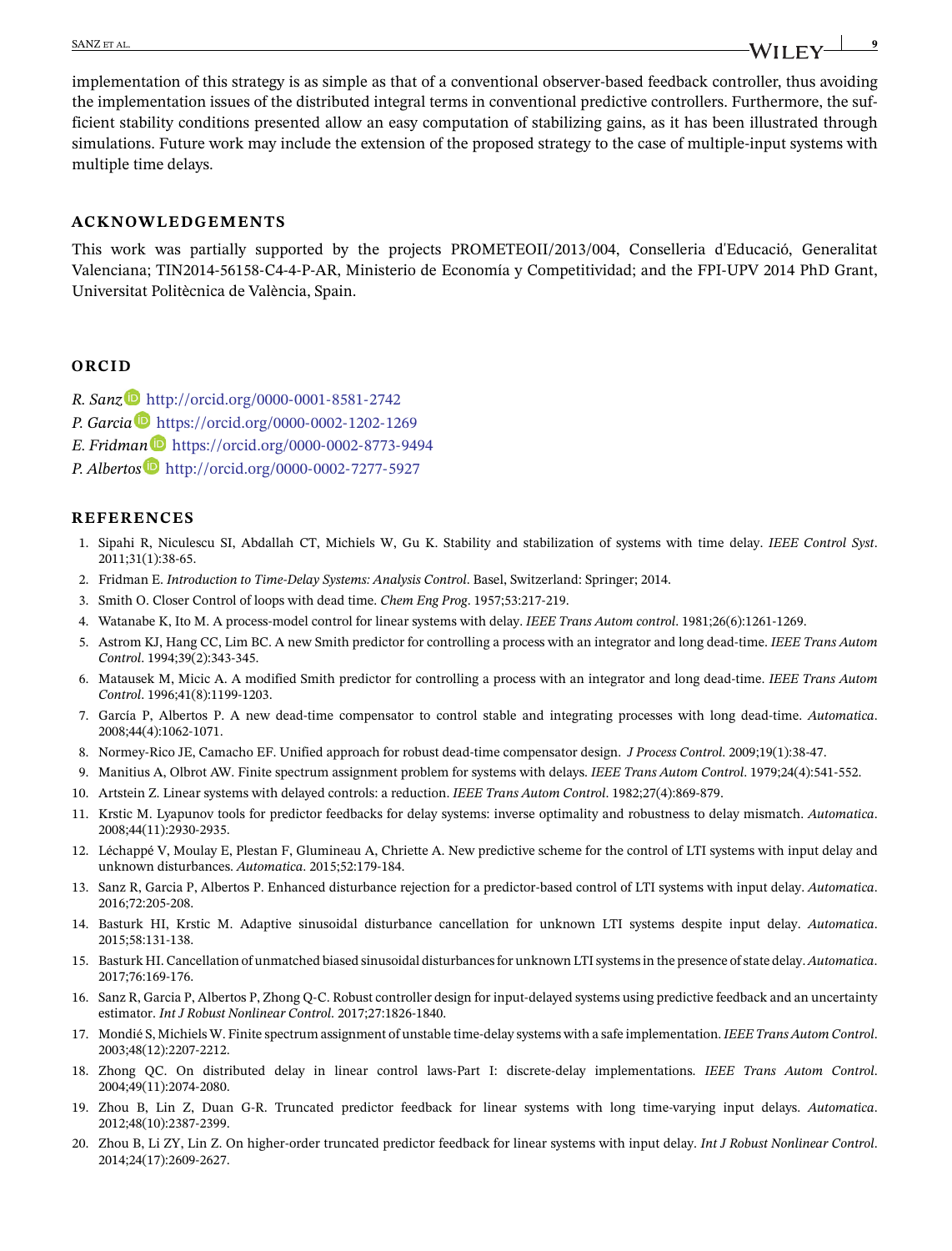## **10** SANZ ET AL.

- <span id="page-9-0"></span>21. Besançon G, Georges D, Benayache Z. Asymptotic state prediction for continuous-time systems with delayed input and application to control. Paper presented at: 2007 European Control Conference (ECC). IEEE; 2007; Kos, Greece.
- <span id="page-9-1"></span>22. Najafi M, Hosseinnia S, Sheikholeslam F, Karimadini M. Closed-loop control of dead time systems via sequential sub-predictors. *Int J Control*. 2013;86(4):599-609.
- <span id="page-9-2"></span>23. Léchappé V, Moulay E, Plestan F. Dynamic observation-prediction for LTI systems with a time-varying delay in the input. Paper presented at: 2016 IEEE 55th Conference on Decision and Control (CDC). IEEE; 2016; Las Vegas, NV.
- <span id="page-9-3"></span>24. Cacace F, Conte F, Germani A, Pepe P. Stabilization of strict-feedback nonlinear systems with input delay using closed-loop predictors. *Int J Robust Nonlinear Control*. 2016;26:3524-3540.
- <span id="page-9-4"></span>25. Mazenc F, Malisoff M. Stabilization of nonlinear time-varying systems through a new prediction based approach. *IEEE Trans Autom Control*. 2017;62:2908-2915.
- 26. Guo L, Chen W-H. Disturbance attenuation and rejection for systems with nonlinearity via DOBC approach.*Int J Robust Nonlinear Control*. 2005;15(3):109-125.
- <span id="page-9-8"></span><span id="page-9-5"></span>27. Antsaklis P, Michel AN. *Linear Systems*. Berlin, Germany: Springer Science and Business Media; 2006.
- <span id="page-9-6"></span>28. Fridman E. Output regulation of nonlinear systems with delay. *Syst Control Lett*. 2003;50(2):81-93.
- <span id="page-9-7"></span>29. Isidori A, Byrnes CI. Output regulation of nonlinear systems. *IEEE Trans Autom Control*. 1990;35(2):131-140.
- 30. Ding Z. Global stabilization and disturbance suppression of a class of nonlinear systems with uncertain internal model. *Automatica*. 2003;39(3):471-479.
- <span id="page-9-10"></span><span id="page-9-9"></span>31. Isidori A. *Nonlinear Control Systems*. Berlin, Germany: Springer Science and Business Media; 2013.
- 32. Chen WH, Yang J, Guo L, Li S. Disturbance-observer-based control and related methods: an overview. *IEEE Trans Ind Electron*. 2016;63(2):1083-1095.
- <span id="page-9-14"></span><span id="page-9-11"></span>33. Fridman E, Shaked U. An improved stabilization method for linear time-delay systems. *IEEE Trans Autom Control*. 2002;47(11):1931-1937.
- 34. Fridman E, Orlov Y. Exponential stability of linear distributed parameter systems with time-varying delays. *Automatica*. 2009;45(1):194-201.

**How to cite this article:** Sanz R, Garcia P, Fridman E, Albertos P. Rejection of mismatched disturbances for systems with input delay via a predictive extended state observer. *Int J Robust Nonlinear Control*. 2018;1–11. <https://doi.org/10.1002/rnc.4027>

#### <span id="page-9-12"></span>**APPENDIX [A](#page-9-12)**

## **Proof of Proposition 1**

Let us rewrite [\(11\)](#page-2-5) as  $w(t)=\sum_{k=0}^{\bar{k}}c_jv^{(k)}(t)$ , where  $j=k+l+1$  being  $k$  a new summation index with  $\bar{k}=n-l$ , and the coefficients  $c_j = -a_j/b$ ,  $\forall j \in [l+1, n]$ ,  $c_{n+1} = 1/b$  have been defined for convenience. From [\(4\)](#page-1-4)-[\(5\)](#page-1-3), the following identities hold:

$$
w(t) = \sum_{k=0}^{\bar{k}} c_j v^{(k)}(t) = \sum_{k=0}^{\bar{k}} c_j C_{\xi} A_{\xi}^k \xi_d(t) = C_{\xi} \xi_w(t),
$$

<span id="page-9-13"></span>where the definition  $\xi_w(t) \triangleq \sum_{k=0}^{\bar{k}} c_j A_{\xi}^k \xi_d(t)$  has been used in the last equality. Differentiating  $\xi_w(t)$  and using [\(4\)](#page-1-4), it is easy to see that  $(12)$  holds, which completes the proof.

## **APPENDIX [B](#page-9-13)**

#### **Proof of Lemma 1**

The proof is derived using the Lyapunov-Krasovskii functional

<span id="page-9-16"></span>
$$
V(\mu_t, \dot{\mu}_t) = \mu^T(t)P\mu(t) + h \int_{t-h}^t e^{2\delta(s-t)} \mu^T(s)S\mu(s)ds + h \int_{-h}^0 \int_{t+\theta}^t e^{2\delta(s-t)} \dot{\mu}^T(s)R\dot{\mu}(s)dsd\theta,
$$
 (B1)

which is a slightly simplified version of the one presented in the work of Fridman.<sup>34</sup> The statement of Lemma [1](#page-4-8) holds true if it can be shown that<sup>2</sup>

<span id="page-9-15"></span>
$$
\dot{V}(\mu_t, \dot{\mu}_t) + 2\delta V(\mu_t, \dot{\mu}_t) + z^T(t)z(t) - \gamma^2 |\eta(t)|^2 \le 0.
$$
\n(B2)